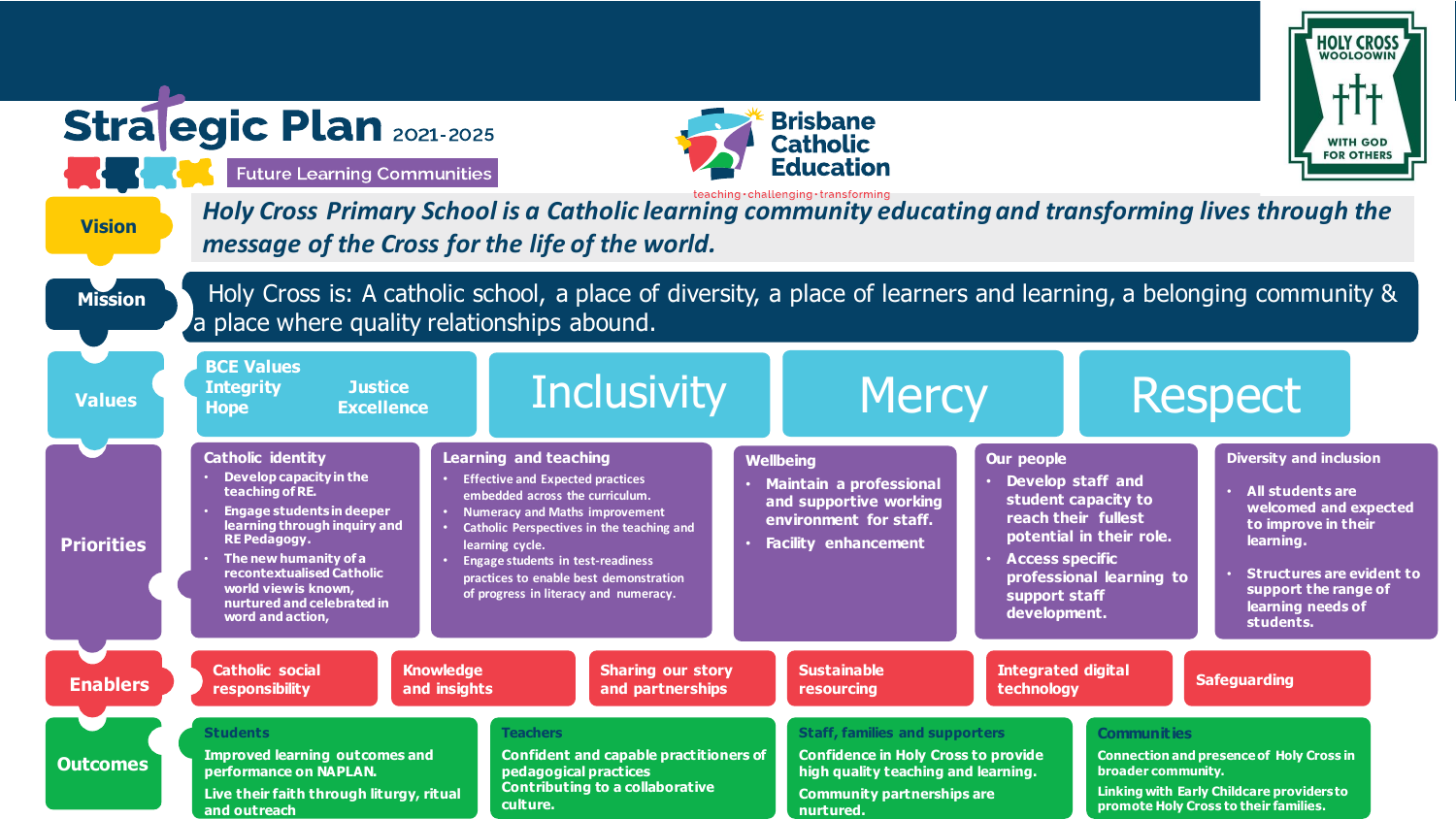### **Catholic Identity**

- **Develop capacity in the teaching of RE.**
- **Engage students in deeper learning through inquiry, RE Pedagogy and Effective and Expected practices.**
- **The new humanity of a recontextualised Catholic world view is known, nurtured and celebrated in word and action**

### **Focus Areas: Initiatives and Strategies**

|           | <b>Staff Professional Learning</b><br>through faith formation and<br>religious education pedagogy.                           | $\bullet$ | The religious life of the school to<br>implicitly include aspects of the<br>Mercy charism - such as founders<br>day, Mercy Wisdom quotes,<br><b>Mercy Moments</b> |
|-----------|------------------------------------------------------------------------------------------------------------------------------|-----------|-------------------------------------------------------------------------------------------------------------------------------------------------------------------|
|           | Recontextualised approaches<br>for the two modes of Religion<br>- Religious life of the school<br>and Religious Education.   | $\bullet$ | Professional development and<br>enhanced understanding of the<br>mandated scripture.                                                                              |
| $\bullet$ | Surface and Deep Learning<br>Religious knowledge is<br>developed with staff and<br>included in the RE Scope and<br>Sequence. | $\bullet$ | Continue to grow inclusion and<br>diversity of all faith backgrounds.                                                                                             |
| $\bullet$ | Increase the connection with<br>Mercy organisations.                                                                         | $\bullet$ | <b>Promote Catholic Social Teaching</b>                                                                                                                           |

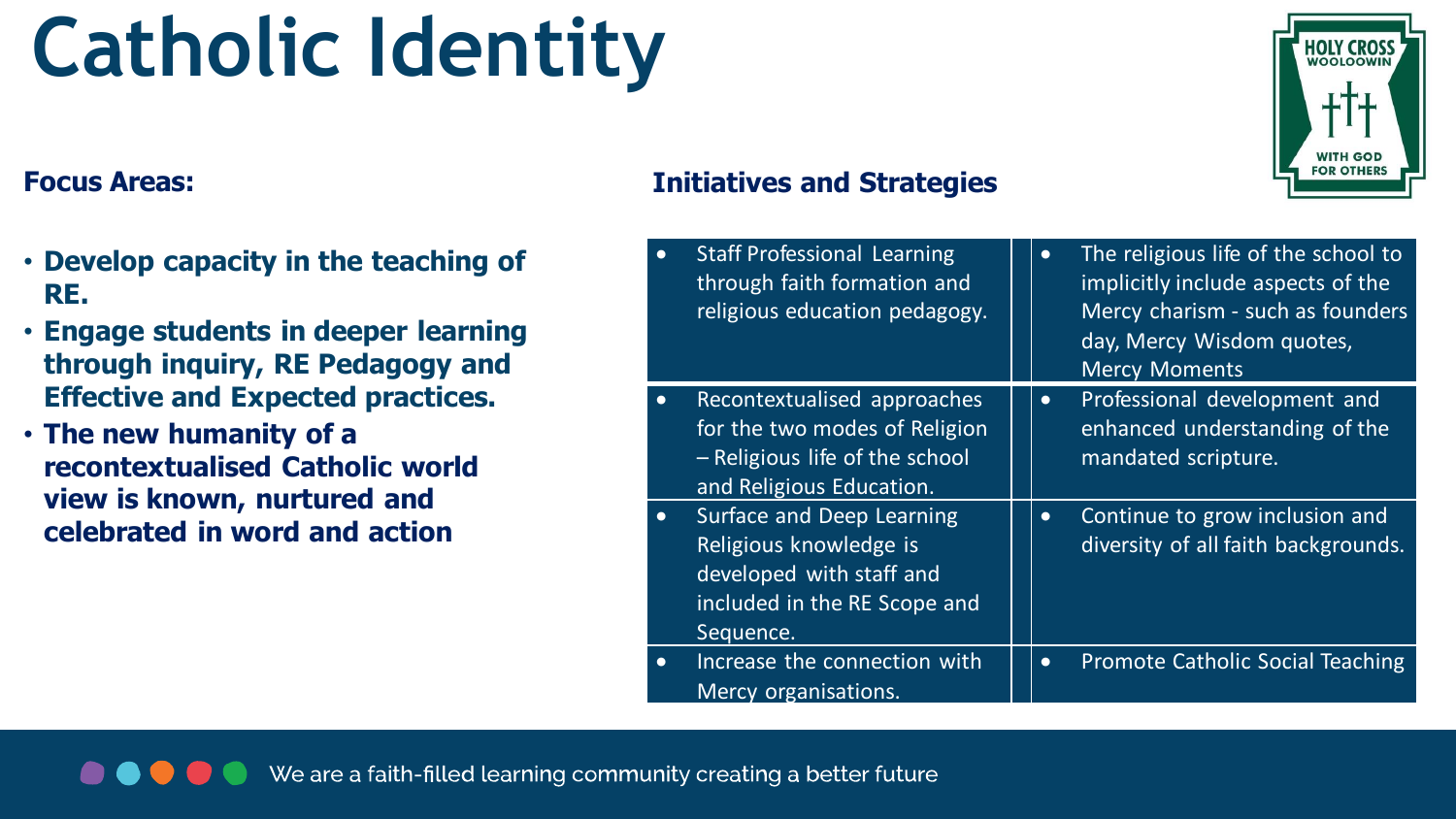# **Learning and Teaching**

#### **Focus Areas**

- **Effective and Expected practices across the curriculum.**
- **Numeracy and Maths improvement**
- **Catholic Perspectives in the teaching and learning cycle.**
- **Engage students in test-readiness practices to enable best demonstration pf progress in literacy and numeracy.**

#### **Initiatives and Strategies**

| $\bullet$ | The use of the Business Intelligence<br>Tool and NCCD Data to analyse student<br>progress and achievement to inform<br>planning and teaching cycle. | $\bullet$ | Learning Walks and Talks, Review and<br>Response, Gradual release of<br>responsibility, Learning Intentions &<br>Success Criteria are embedded in whole<br>school practices                                    |
|-----------|-----------------------------------------------------------------------------------------------------------------------------------------------------|-----------|----------------------------------------------------------------------------------------------------------------------------------------------------------------------------------------------------------------|
|           | Formalise the process of mentoring and<br>coaching.                                                                                                 | $\bullet$ | Actively support teachers to further<br>develop their skills to interpret and depth<br>their understanding of pedagogical norms<br>to inform teaching and learning through<br>collaborative planning sessions. |
| $\bullet$ | Use of the NuMa framework and<br>promoted teaching strategies                                                                                       | $\bullet$ | Focussed Professional Learning dialogue.                                                                                                                                                                       |
|           |                                                                                                                                                     |           |                                                                                                                                                                                                                |
|           | Catholic perspectives are included in<br>teaching and learning cycles through<br>incorporation of Promote, Challenge<br>and Explore.                | $\bullet$ | Moderation takes place internally and<br>externally.                                                                                                                                                           |
|           |                                                                                                                                                     | $\bullet$ | Extend the Holy Cross Curriculum Delivery<br>Plan in a strategic, systematic and<br>sequential manner.                                                                                                         |



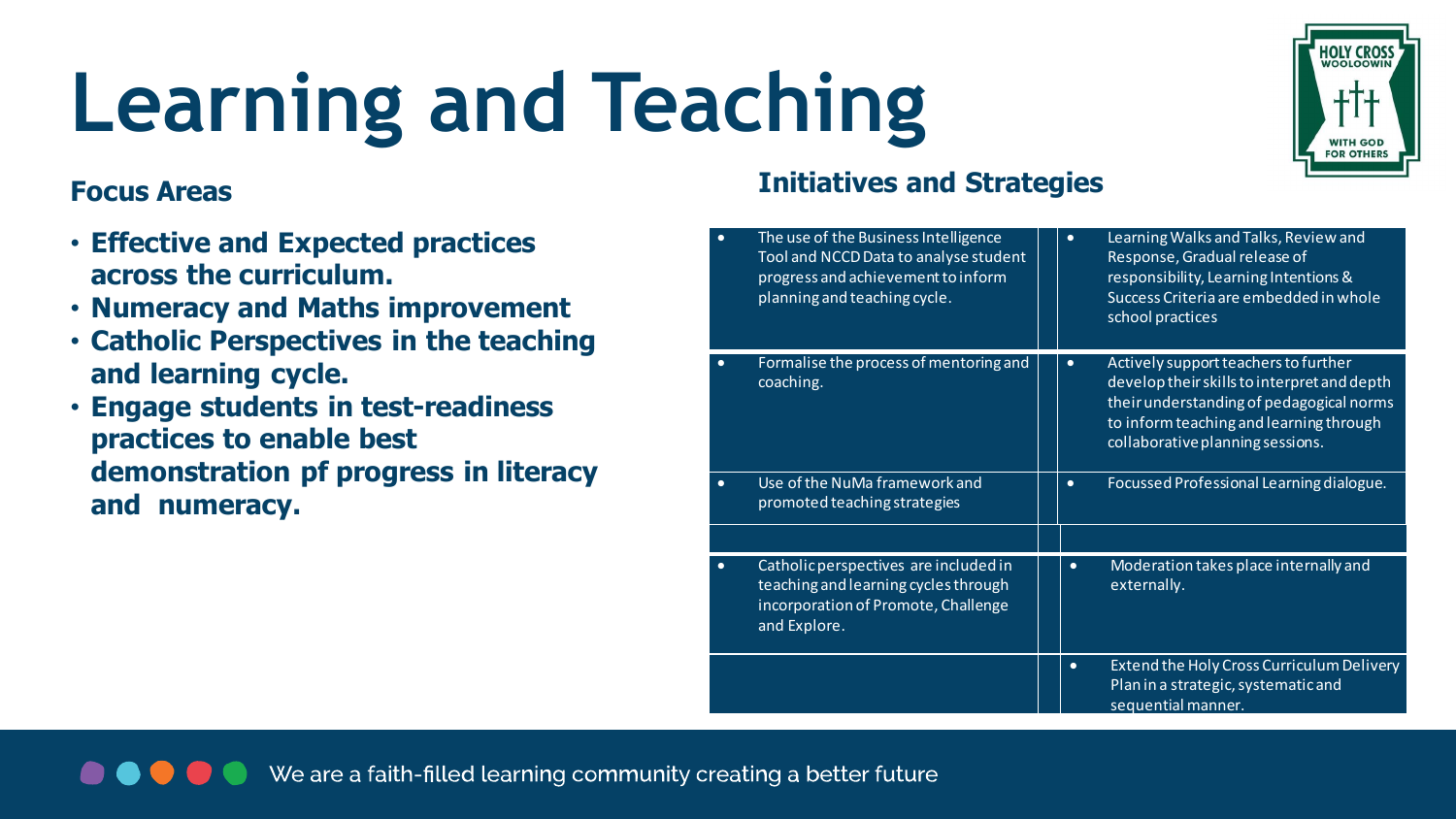### **Well-Being**

#### **Focus Areas**

- **Maintain a professional and supportive working environment for staff.**
- **Facility enhancement**

#### **Initiatives and strategies**

| Pastoral Worker will be a<br>presence within the school<br>to support families,<br>students and staff | • Well-being weeks mid term will<br>be continued                               |
|-------------------------------------------------------------------------------------------------------|--------------------------------------------------------------------------------|
| Commence energy audit<br>recommendations                                                              | • Year 6 students to plan and<br>present Bee Day learning to<br>other students |
| Developed Masterplans for<br>the school are commenced,<br>funded, and time-lined.                     |                                                                                |

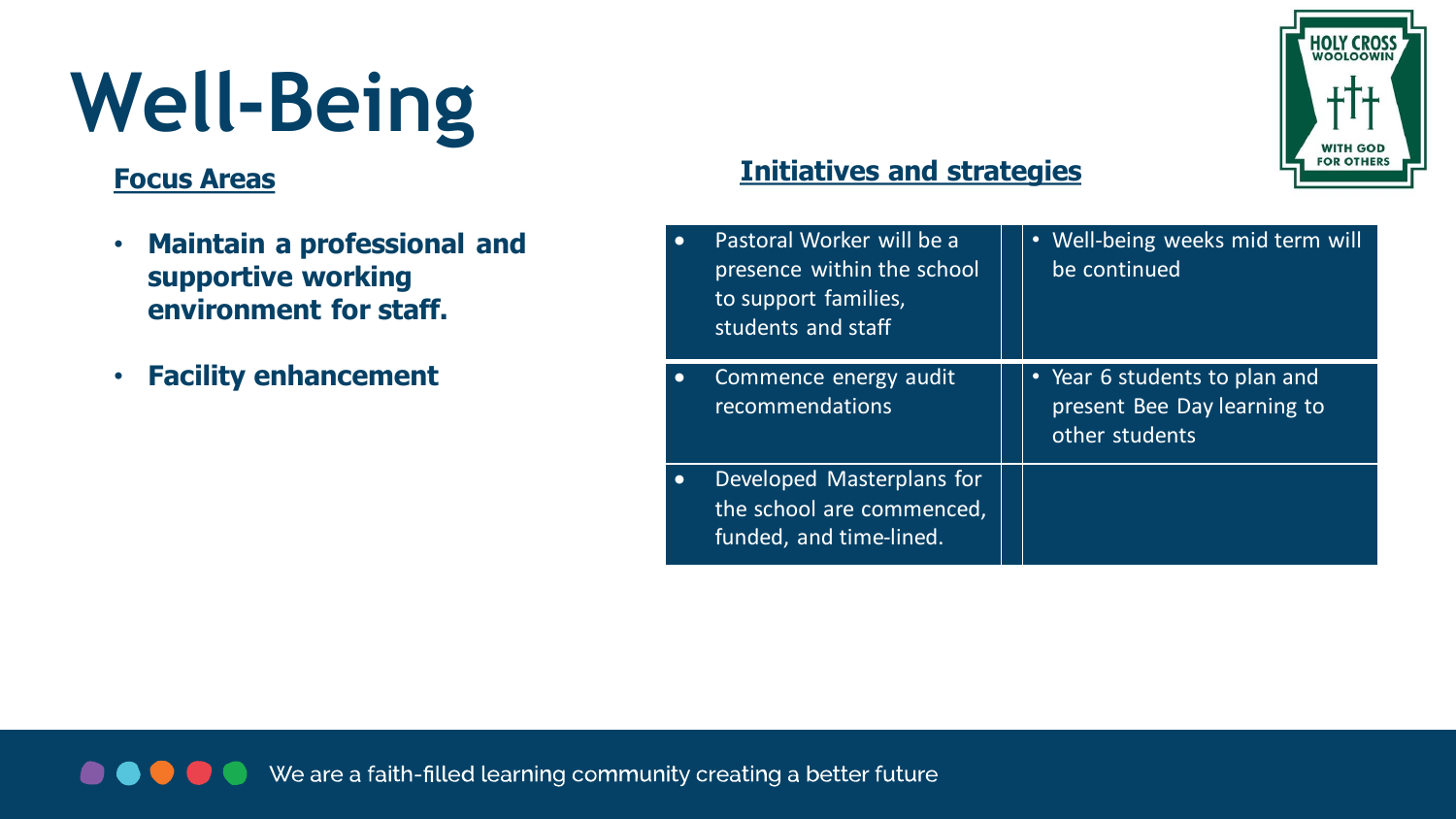### **Our People**

#### **Focus Areas**

- **Develop staff and student capacity to fulfil each role to its fullest potential.**
- **Provide specific Professional learning to support staff development.**

#### **Initiatives and Strategies**

| $\bullet$ | Enhance staff capacity in digital<br>learning.                                                                     | $\bullet$ | Promotion of school attendance<br>through newsletter, signage and<br>attendance awards. |
|-----------|--------------------------------------------------------------------------------------------------------------------|-----------|-----------------------------------------------------------------------------------------|
|           | Alignment of staff professional<br>learning goals to school goals<br>to provide specific professional<br>learning. | $\bullet$ | Sustained effective ICT resourcing<br>across the school.                                |
|           | <b>Establish closer links with</b><br>feeder pre-schools.                                                          |           |                                                                                         |

We are a faith-filled learning community creating a better future